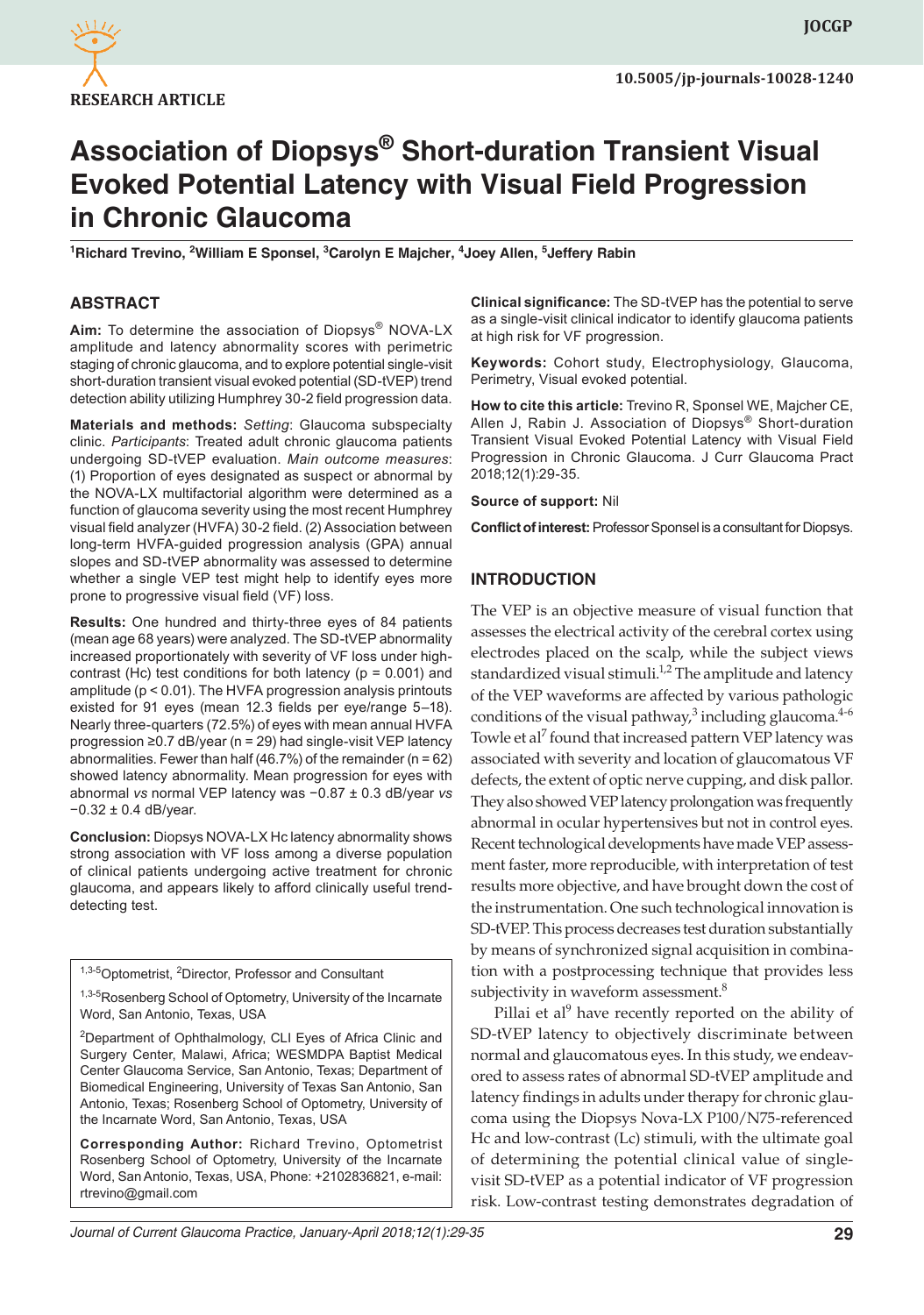magnocellular pathways, and might be expected to help provide an early indication of glaucoma. High-contrast testing demonstrates degradation of parvocellular pathways and might be anticipated in glaucomatous eyes with or at risk for pericentral visual loss. Any dynamic neural function test able to demonstrate strong association with the presence of disease might have potential to help distinguish adequately treated eyes that are likely to remain stable from those that may progress despite apparently good intraocular pressure (IOP) control. A measure of signal intensity, VEP amplitude, should be reduced by both the absence of lost axons and inactivity of extant but dysfunctional axons. Conversely, VEP latency, a measure of conduction velocity, can only be affected by the state of intact neural pathways, since dead axons send no contributory signal to the occipital cortex. Thus, it is reasonable to anticipate that among a diverse clinical population receiving aggressive therapy, eyes with normal VEP latencies might be more likely to remain clinically stable and at lower risk of continued axonal loss, while those with significant latency delay might be more likely to continue to lose even more of their already depleted complement of axons. If so, appropriate adjustments of therapeutic intervention and follow-up rates for higher- and lower-risk patient subpopulations could decrease visual morbidity and save considerable time and expense. Visual fields and optical coherence tomography are great clinical assets for helping discern which eyes exhibit structural and functional damage, but neither modality can readily provide evidence based on single visit on which eyes might be more or less prone to progression until multiple studies have been performed. It may require 24 to 36 months of periodic follow-up assessment to verify mild-to-moderate VF progression or nerve fiber layer loss, during which time the adequacy of ongoing therapy is uncertain, and potentially preventable permanent axonal loss is allowed to progress.

Approximately 2000 Diopsys units are in present use in the United States and Canada (Matthew Emmer, Diopsys Inc.; personal communication). These devices utilize a standardized protocol outlined previously.<sup>5</sup> Reliability and pathologic indices are automatically assessed by the device, in analogous manner to those generated by familiar tomographic and perimetric devices in widespread clinical use. Stimulus luminance, contrast, size, electrode placement, filter settings, and the normative database employed by the system are all standardized. Quantitative numerical amplitude or latency values are used to generate pathological indices using a proprietary software algorithm. A reliability index is generated based on waveform structure and artifact detection by the software system.

The objective of this study is to evaluate the potential clinical utility of this commercially available test as administered by trained ophthalmic technicians under manufacturer recommended conditions using the current version of the standardized NOVA-LX semi-automated protocol in the evaluation and monitoring of patients with chronic glaucoma. It is important to emphasize that this is not an electrophysiological study intended to explore the strengths and weaknesses of SD-tVEP methodology. It is a strictly practical assessment of a new and now widely used commercial product simplified for practicing clinicians very familiar with the intellectual challenges of integrating multiple imperfectly measured physiologic risk factors into their decision-making for patients with glaucoma.

### **MATERIALS AND METHODS**

This cross-sectional protocol was provided an official noninvasive study waiver by the Institutional Review Board of Baptist Health System and the Institutional Review Board of the University of the Incarnate Word, and adhered to the tenets of the Declaration of Helsinki. All data were managed in accordance with the regulations set forth in the Health Insurance Portability and Accountability Act. Clinical records of adults with chronic glaucoma who underwent SD-tVEP evaluation with the Diopsys NOVA  $LX^{\circledast}$  system between August 2013 and April 2014 at a single ophthalmology glaucoma specialty practice (WESMD Professional Association) were reviewed. All examinations were performed using a fixed protocol in the same clinical setting by qualified ophthalmic technicians who underwent formal training with the system but with no prior experience in electrophysiologic testing. All eyes had been undergoing therapy with what was deemed to be appropriately aggressive therapy (medical, laser, and/or incisional surgery), and IOPs were thus generally well controlled among all the eyes evaluated in this study (5 mm Hg < IOP < 24 mm Hg; mean ~15 mm Hg).

Details regarding the Diopsys VEP protocol have been published elsewhere,<sup>5</sup> and are briefly summarized here. The subject is positioned 1 meter from the 17 inch video monitor. All testing is performed monocularly with the subject corrected for the 1 meter working distance. The Diopsys NOVA-VEP uses a three-electrode setup. The active electrode is attached to the scalp at 0z (over the occipital cortex), the reference electrode is placed on Fz (on the center of the patient's forehead), and the ground electrode is placed on Fp1 (on one side of the patient's forehead just above the temple as close to the hairline as possible). The stimulus is a  $32 \times 32$  checkerboard pattern that reverses at a rate of 1 Hz (one reversal every 0.5 seconds). The examination sequence consists of an 8-second warm-up period followed by 15 seconds with a 10% contrast (Lc) target, and finally 15 seconds with an 85% contrast (Hc) target. Each stage of the examination

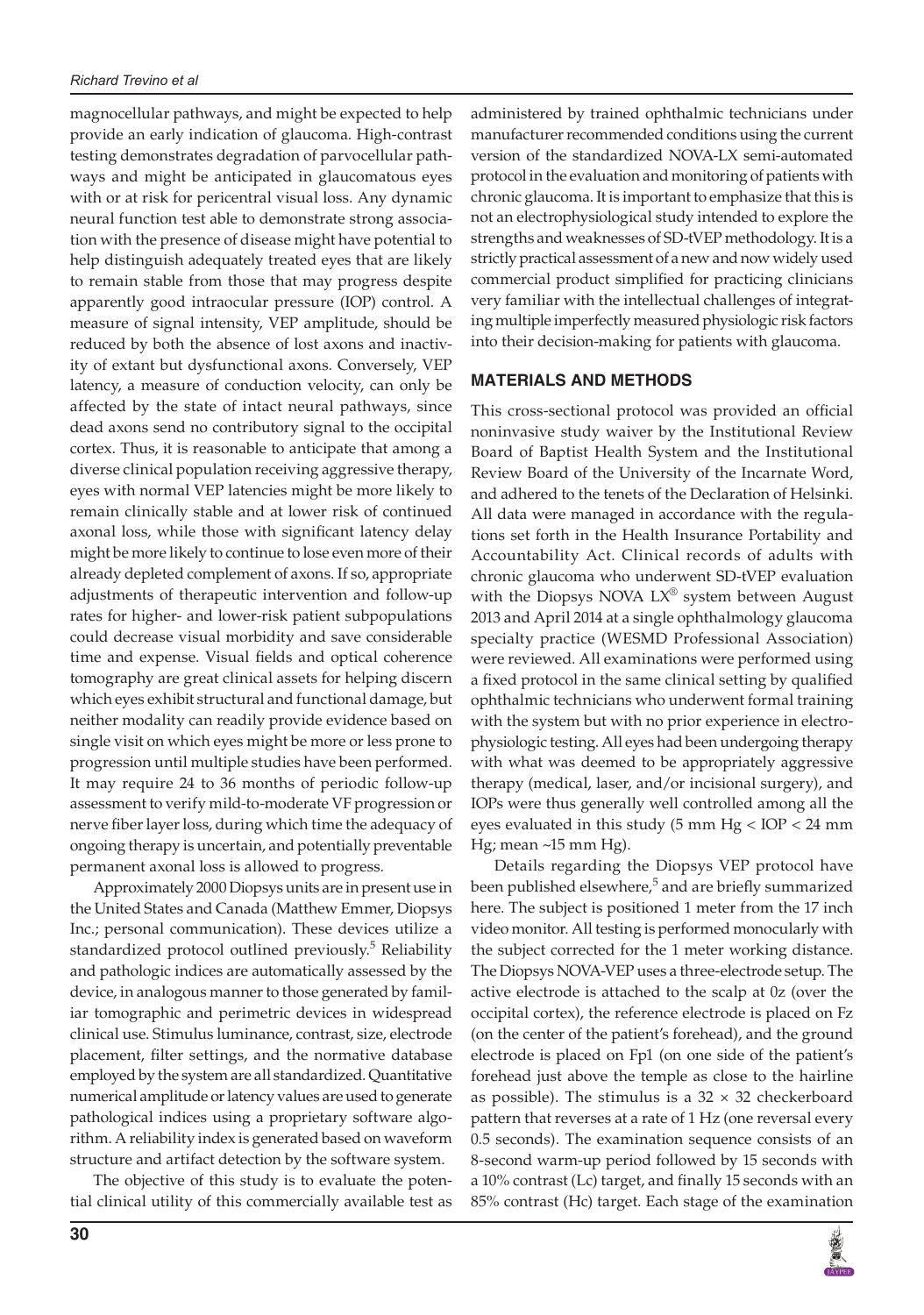may be repeated if the patient was not attending to the stimulus during the examination. The fellow eye is then tested in an identical manner.

For each eye, after the amplitudes and latencies of the SD-tVEP under both Lc and Hc stimuli conditions were collected, the VEP findings were interpreted by the Diopsys device's intrinsic first-generation software as being normal, suspect, or abnormal. For patients with more than one VEP examination in their record, data from the exam in closest proximity to their most recent VF was collected. The mean deviation (MD) of the most recent Humphrey 30-2 SITA-standard VF was then used to stage the severity of the glaucoma as being mild (MD > −6.00 dB), moderate (−6.00 dB ≥ MD > −12.00 dB), or severe (MD  $\leq$  -12.00 dB). Finally, the progression of VF change over the preceding 3 to 7 years for each subject was determined using HVFA intrinsic GPA software on all subjects who had previously undergone at least five reliable VFs that generated an automated printout. The mean Visual Function Index percentage VF survival status for each eye was recorded as the midpoint value for the established linear progression.

For inclusion in the study, patients were required to be over 18 years of age at the time of their examination and carry a diagnosis of chronic glaucoma. Patients with all forms of chronic glaucoma were eligible for inclusion, including open-angle, narrow-angle, stabilized uveitic, posttraumatic, and congenital glaucoma. Because we are not aware of any reported differences in electrophysiologic defects occurring among the various subtypes of chronic glaucoma, we included patients with all forms of chronic glaucoma in this analysis. Patients with ocular comorbidities that could confound VF interpretation, such as dense cataract or advanced maculopathy were excluded. Only clinical records containing a complete data set were included in the final analysis. A complete data set consisted of (1) SD-tVEP examination using both Lc and Hc targets each containing a P100 wave that was identified and interpreted by the device as normal or abnormal; and (2) a reliable Humphrey 30-2 automated perimetry examination (false positive, false negative, and fixation loss all <25%) performed within 6 months of the VEP examination.

The unit of analysis for this study was each eye of a patient that met the inclusion criteria. Both eyes of a patient with bilateral glaucoma were included if they both met the inclusion criteria. Amplitude and latency data were tabulated for each eye. Any interpretation other than "normal" for each parameter was categorized as "abnormal." This included both red (outside normal limits) and yellow (borderline) coded results in the Diopsys VEP histogram report. For the comparisons of latency with VF progression, the absence of a numerical

latency value in eyes capable of generating a waveform acceptable for automated amplitude analysis was also deemed to be an abnormal latency result. The MD of the HVFA automated perimetry exam performed at or closest to the date of the VEP examination was recorded and used to stage the severity of the glaucoma as follows—mild: MD > −6.00 dB; moderate: −6.00 dB ≥ MD > −12.00 dB; severe: MD ≤ −12.00 dB. Probability values are reported for differences attaining statistical significance <0.05. Single-factor analysis of variance was used to test for VEP differences between staged groups, and two-tailed t-tests were used to identify differences between the Hc and Lc amplitude and latency testing responses. The McNemar chi-square test was used to compare rates of abnormality of the P100 latency and amplitude under Lc and Hc test conditions within each staged group. Mantel-Haenszel linear-by-linear association analysis was used to test for trend in abnormality rates across staged groups. All statistical analyses were performed using Statistical Package for the Social Sciences Statistics version 21 (IBM Corporation, Armonk, New York, USA).

#### **RESULTS**

A total of 88 patients underwent SD-tVEP examination during the study period (38 males, 50 females, mean age: 68 years). Of these, four were excluded because complete data were not available for either eye. Of the remaining 84 patients (37 males, 47 females, mean age: 68.6 ± 12.9 years, range: 23–91 years), 49 (58%) had complete data available for both eyes and 35 (42%) had complete data for one eye only. Of the 35 patients with data available for one eye only, 28 (80%) had only one eye with sufficient visual function to undergo testing. The remaining 7 (20%) had undergone testing of both eyes but the Diopsys device was unable to interpret either the amplitude or latency of the waveform under Hc, Lc, or both test conditions in the fellow eye. Hence, our total study sample consisted of 133 eyes (Flow Chart 1). Of these, 71 eyes (53%) were



*Journal of Current Glaucoma Practice, January-April 2018;12(1):29-35* **31**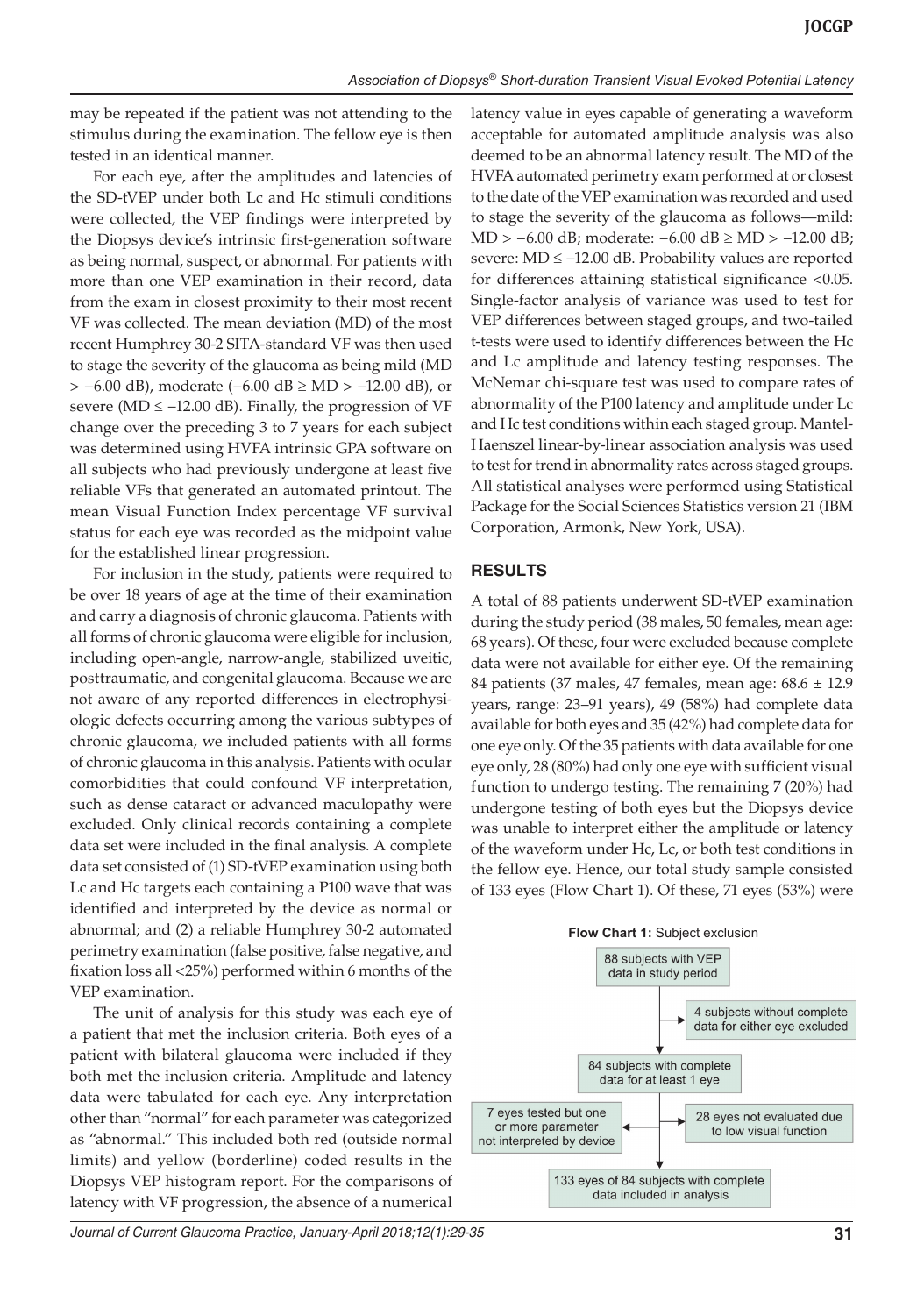#### *Richard Trevino et al*

| <b>Table 1:</b> SD-tVEP abnormality by staged group* |    |                   |            |             |            |             |
|------------------------------------------------------|----|-------------------|------------|-------------|------------|-------------|
|                                                      |    | MD <sup>t</sup>   | LCA        | LCL         | HCA        | HCL         |
| Mild                                                 |    | $-1.19 \pm 2.49$  | 6(8.5%)    | 10 (14.1%)  | $4(5.6\%)$ | 16 (22.5%)  |
| Moderate                                             | 20 | $-9.12 \pm 1.53$  | $1(5.0\%)$ | $5(25.0\%)$ | $0(0.0\%)$ | $8(40.0\%)$ |
| Severe                                               | 42 | $-19.77 \pm 4.58$ | $3(7.1\%)$ | 12 (28.6%)  | 10 (23.8%) | 22 (52.4%)  |
|                                                      |    |                   |            |             |            |             |

\*Expressed as number of eyes with specified abnormality (%); † mean ± standard deviation; Mild: visual field mean deviation of < −6 dB, Moderate: visual field mean deviation between −6 and −11.99 dB, Severe: visual field mean deviation of ≥ −12 dB; MD: Mean deviation; LCA: Low-contrast amplitude; LCL: Low-contrast latency, HCA: High-contrast amplitude; HCL: High-contrast latency

categorized as having mild VF loss (MD < −6 dB), 20 eyes (15%) had moderate loss (MD: −6 to −11.99 dB), and 42 eyes (32%) had severe loss (MD ≥ −12 dB). Mean age was  $68.2 \pm 1.3$  and did not differ significantly between glaucoma conditions (F = 0.85,  $p > 0.43$ ). Visual field progression data were available for all these eyes. Table 1 summarizes the number of eyes with a VEP abnormality in each staged group.

Among the 71 eyes with mild VF loss (mean MD: −1.19 dB), latency abnormalities occurred more frequently than amplitude abnormalities. This difference was not statistically significant under Lc conditions, but achieved statistical significance under Hc conditions ( $p < 0.01$ ). The VEP abnormalities occurred more often using Hc targets than Lc targets, but this difference did not achieve statistical significance for either amplitude or latency parameters.

Of the 20 eyes with moderate VF loss (mean MD: −9.12 dB), none demonstrated an amplitude abnormality under Hc test conditions, and only one had an amplitude abnormality under Lc conditions. The absence of any Hc amplitude abnormalities in this group prevented us from performing McNemar analysis on this VEP parameter. There was no significant difference in the prevalence of other VEP parameter abnormalities (Lc amplitude *vs* Lc latency and Hc latency *vs* Lc latency).

Among the 42 eyes with severe VF loss (mean MD: −19.77), VEP abnormalities occurred significantly more often using Hc targets than Lc targets (latency:  $p = 0.02$ , amplitude:  $p = 0.04$ ), and latency defects were significantly more common than amplitude defects under both Lc and Hc conditions (Lc:  $p = 0.04$ , Hc:  $p < 0.01$ ).

There was a clear trend of greater prevalence of VEP abnormality using the Diopsys scoring algorithm with increasing severity of VF loss (Graph 1). This association achieved statistical significance under Hc test conditions (Hc latency:  $p = 0.001$ ; Hc amplitude:  $p < 0.01$ ) and approached significance for Lc latency ( $p = 0.06$ ).

In view of the relative strength of these associations of latency abnormality with VF status, latency abnormality (Hc and/or Lc) was the comparative indicator we then used to explore the most recent HVFA GPA printouts among our study population for any potential association between VF progression and SD-tVEP (Table 2). Ninetyone of the 133 eyes (68%) had the minimum requirement



**Graph 1:** Rate of SD-tVEP abnormality by staged severity group. Bars represent the proportion of eyes scored as abnormal by the Diopsys Nova-LX automated analysis software for Lc and Hc SD-tVEP amplitudes (AMP) and latencies (LAT) in actively treated glaucomatous eyes demonstrating mild (MILD), moderate (MOD), or severe (SEV) Humphrey 30-2 visual field survival status. Note that amplitude would be expected to reflect the combined extent of axonal dysfunction and axonal loss, while latency would be expected to reflect the conduction velocity along surviving and functionally active axonal pathways. Glaucomatous eyes with less VF pathology demonstrated significantly lower rates of SD-tVEP latency failure. Eyes with normal latency values also tended to demonstrate lower rates of ongoing VF progression than those with abnormal latency values among the total study population (see results)

**Table 2:** Rate of disease progression by SD-tVEP latency abnormality\*

| GPA slope          | Abnormal latency | Normal latency  | Total |
|--------------------|------------------|-----------------|-------|
| $\geq$ 0.7 dB/year | 21 (72.4%)       | 8(27.6%)        | 29    |
| $< 0.7$ dB/year    | 29 (46.8%)       | 33 (53.2%)      | 62    |
| Mean <sup>†</sup>  | $-0.87 \pm 0.3$  | $-0.32 \pm 0.4$ |       |

\*Expressed as number of eyes (%); † Mean ± standard deviation

of five VFs required to generate a GPA linear regression slope, and eyes accorded significant progression status typically demonstrated annual loss in MD of worse than 0.7 decibels (dB). The GPA compilation comprised nearly 1,200 VFs (mean  $12.2 \pm 0.4$  VFs per evaluated eye; range 5–18). The mean mid-slope GPA Visual Field Index percentage VF survival status among the 91 eyes was  $68.8 \pm 2.8\%$  across a full function range from 0 to 100%. The mean overall progression rate was  $-0.57 \pm 0.22$  dB/ year. Eyes demonstrating any VEP latency abnormality

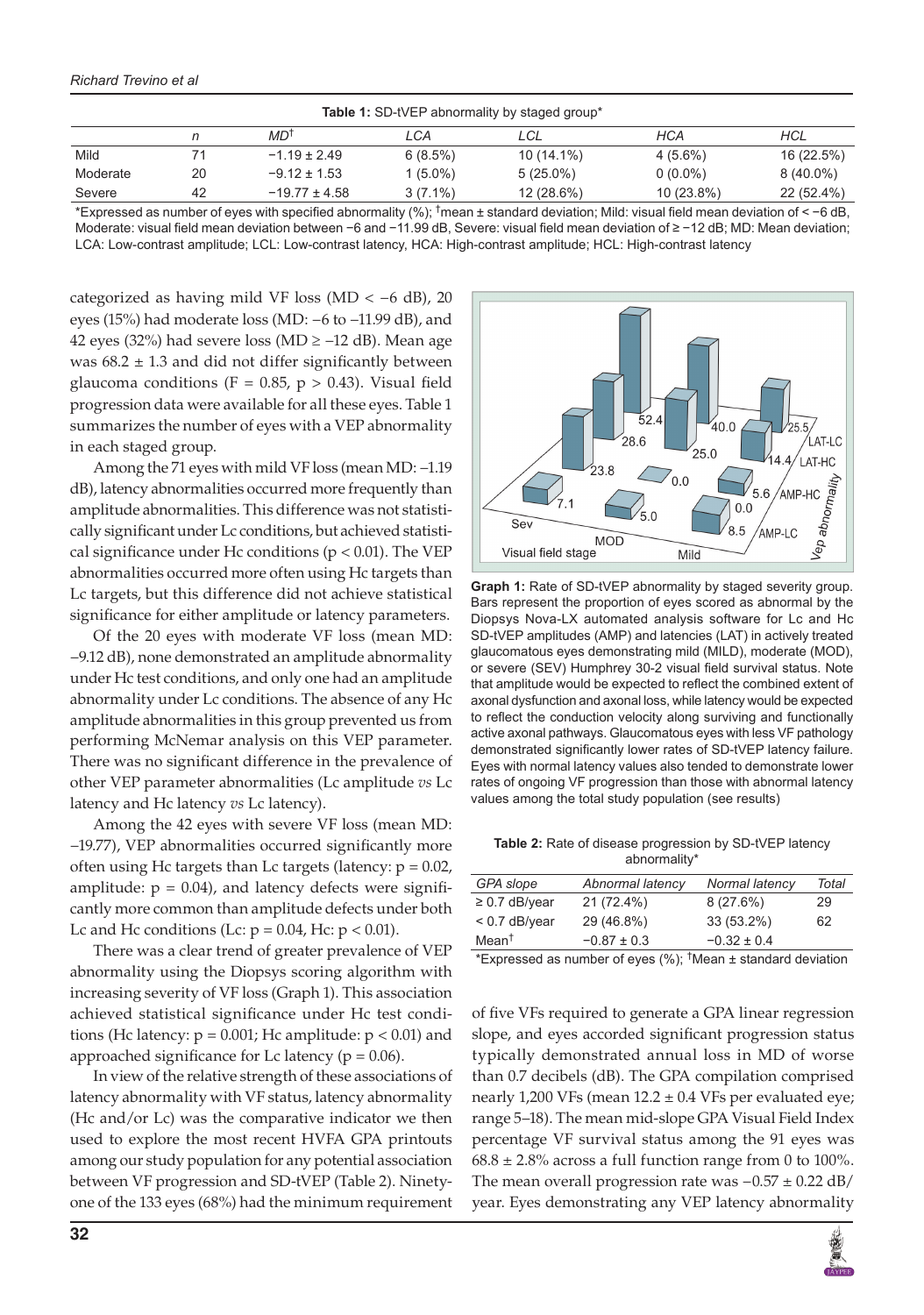produced a composite GPA slope of −0.87 ± 0.3 dB/ year, while those with all-normal VEP latency results produced a composite GPA slope of −0.32 ± 0.4 dB/year. Twenty-nine eyes (31.9%) had severely progressive GPA slopes ≥ −0.7 dB/year, among which 21 (72.5%) showed VEP latency abnormality (Hc and/or Lc). Sixty-two eyes  $(68.1\%)$  had less severe or positive GPA slopes  $<-0.7$ dB/year, among which 29 (46.7%) showed VEP latency abnormality.

## **DISCUSSION**

The glaucomas, collectively, are a composite of ocular neurodegenerative conditions with the common features of axonal and VF loss. Historically, associations between clinically measured risk variables (IOP, optic disk cupping, VF loss) have been surprisingly weak.<sup>10-13</sup> No single test can detect all glaucoma, in part because of the diverse character of the many pathologic subtypes that exist. Observable relationships between VF loss and nerve fiber loss have become much clearer over the past two decades as computerized perimetry and tomographic methods have simultaneously advanced. Indeed, such refinements have helped confirm the coordinating role played by the central nervous system in the bilateral progression of chronic glaucoma.<sup>14</sup> Future therapeutic advances will require a further delineation of glaucomatous subtypes, based on traditional clinical evaluation alongside complimentary genetic and neurophysiologic findings. One key to this etiologic delineation will be to determine whether a particular individual's visual deficit is a consequence of intraretinal dysfunction, visual pathway compromise, or both. While both VEP and electroretinogram (ERG) can now be conducted with the Diopsys system, at the time of this study only the SD-tVEP modality was conducted, which provided a standardized intrinsic scoring algorithm allowing for objective clinical comparison with VF status. The newly introduced, similarly standardized scoring algorithm for the Diopsys ERG modality should facilitate future clinical characterization of etiologic subtypes of chronic glaucoma based on both electrophysiologic modalities.

In this study of VEP, we found that both Lc and Hc latency abnormalities were associated with VF mean defect, but SD-tVEP Hc latency abnormality was consistently and significantly more preponderant in each VF scoring category than Lc latency abnormality. Indeed, Hc latency abnormality was more prevalent than Lc latency abnormality at all severity stages using this instrument's proprietary algorithm among our study population. Our latency results are comparable to those of Prata et  $al<sup>5</sup>$ who found greater SD-tVEP latency in individual subjects in the eye with greater field loss. Pillai et al<sup>9</sup> also found a significant correlation between SD-tVEP latency and severity of glaucomatous VF loss, but among their population Lc latency was more strongly correlated with perimetric staging of severity, which may reflect differences in patient populations including glaucoma type, age, gender, and/or racial differences. Recently, Kothari et al<sup>15</sup> utilized a conventional Hc VEP system and showed significant correlations between both Hc latency and amplitude and VF pattern standard deviation. Giving full respect to all these studies, we chose to characterize any latency failure, Lc or Hc, as the basis for comparison with VF progression among our study cohort to provide a simple primary algorithm that might be generally clinically applicable.

In contrast to latency, we found that SD-tVEP amplitude abnormality occurred relatively infrequently, even in patients with severe VF loss. These results contrast with the findings of Prata et al<sup>5</sup> who used a similar system to compare fellow eyes of patients with asymmetric glaucoma and found that SD-tVEP amplitude was decreased in eyes with greater glaucomatous VF loss. This may be because their comparisons were within subjects, eliminating the great variability that exists between subjects. $<sup>1</sup>$ </sup> Earlier studies using conventional VEPs also reported correlations between glaucoma severity and VEP amplitude.<sup>16</sup> Because VEP test results are specific to stimulus characteristics, such as check size, reversal rate, as well as display luminance and contrast, differences in test conditions may account for some of these observed differences. The pass/fail criteria for Diopsys SD-tVEP amplitude for glaucomatous eyes under active therapy may need to be refined, but the fact that a very high proportion of eyes produced amplitude values sufficiently robust to allow for automated latency analyses may be considered an advantage in the present context.

Given the very recent introduction of this patientfriendly electrophysiologic technology into the clinical setting, the associations observed between SD-tVEP latency and VF status compare favorably with the associations seen at a similar developmental stage with automated perimetry and nerve fiber layer analysis.<sup>17</sup> As mentioned previously, unlike amplitude, latency has the potential to help monitor the functional well-being of the surviving functional axons whether they be plentiful or depleted in number. The incremental but strongly proportionate association of latency deficit with VF status among these actively treated eyes thus suggests that our ability to therapeutically normalize axonal conduction rates was directly related to the severity of the disease. This relationship was reflected further by comparisons with long-term VF progression, which indicate that SD-tVEP may afford incremental value as an elective single-visit trend-detection test of dynamic neural function.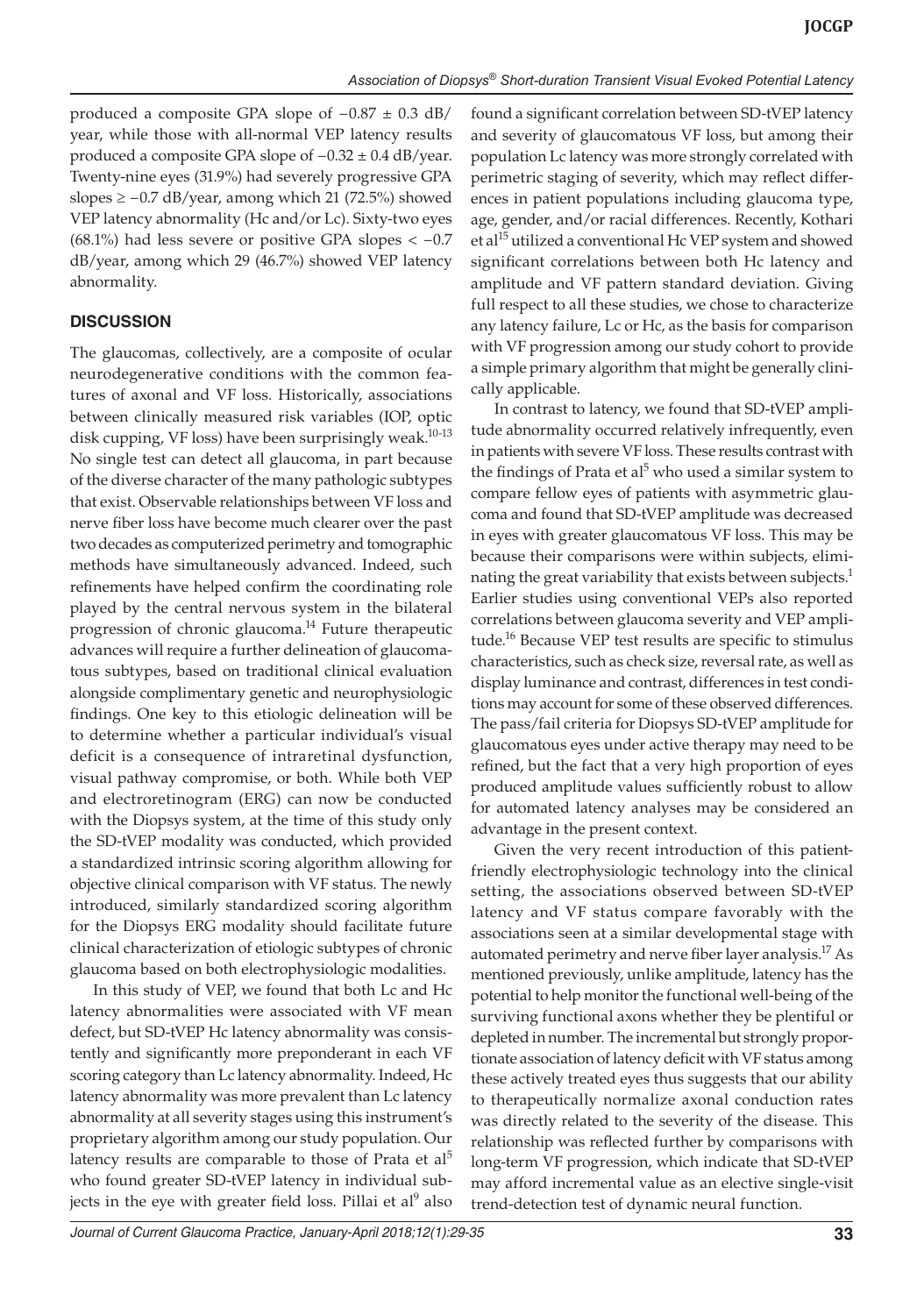# **CONCLUSION**

In conclusion, Diopsys NOVA-LX® SD-tVEP amplitude and latency abnormalities were significantly associated with VF staging under Hc stimulus conditions. The presence of an SD-tVEP latency deficit was associated with long-term VF progression. The rapidity and clinical ease of the NOVA-LX protocol already allows for more immediate and widespread application of electrophysiology in the clinical realm, but its full potential as a diagnostic, monitoring, and trend-detecting tool for glaucoma management can only be fully realized with continued detailed study and refinement by multiple investigators, in much the same tradition as automated perimetry and computerized tomography.

# **Clinical Significance**

What is the actual clinical value of this kind of incremental informational yield? Considered in context of disk hemorrhage, the only well-established single-visit clinical indicator predictive of VF loss, $18-24$  the informational yield of this first-generation Diopsys SD-tVEP automated analysis system is noteworthy. De Moraes et al<sup>23</sup> recently confirmed disk hemorrhage as "the single most significant predictor for VF progression." Over an 8-year follow-up, Medeiros et al<sup>22</sup> determined the relative rates for VF progression for eyes with and without disk hemorrhages was −0.88%/year *vs* −0.38%/year, a ratio remarkably similar to those reported here for VEP latency abnormality. The key difference is that disk hemorrhages in Medeiros' meticulous study arose spontaneously in only 2% of glaucomatous eyes per year. On the contrary, SD-tVEP may be performed electively in the clinic on almost any glaucoma patient at any time.

### **ACKNOWLEDGMENT**

The authors wish to acknowledge the contributions of Sylvia L. Groth, MD of the University of North Carolina Department of Ophthalmology, who assisted in the compilation of the SD-tVEP database and initial data analysis.

### **REFERENCES**

- 1. Odom JV, Bach M, Brigell M, Holder GE, McCulloch DL, Tormene AP, Vaegan. ISCEV standard for clinical visual evoked potentials (2009 update). Doc Ophthalmol 2010 Feb;120(1):111-119.
- 2. Sokol S. Visually evoked potentials: theory, techniques and clinical applications. Surv Ophthalmol 1976 Jul-Aug; 21(1):18-44.
- 3. Young B, Eggenberger E, Kaufman D. Current electrophysiology in ophthalmology: a review. Curr Opin Ophthalmol 2012 Nov;23(6):497-505.
- 4. Hood DC. Objective measurement of visual function in glaucoma. Curr Opin Ophthalmol 2003 Apr;14(2):78-82.
- 5. Prata TS, Lima VC, De Moraes CG, Trubnik V, Derr P, Liebmann JM, Ritch R, Tello C. Short duration transient visual evoked potentials in glaucomatous eyes. J Glaucoma 2012 Aug;21(6):415-420.
- 6. Bach M, Poloschek CM. Electrophysiology and glaucoma: current status and future challenges. Cell Tissue Res 2013 Aug;353(2):287-296.
- 7. Towle VL, Moskowitz A, Sokol S, Schwartz B. The visual evoked potential in glaucoma and ocular hypertension: effects of check size, field size, and stimulation rate. Invest Ophthalmol Vis Sci 1983 Feb;24(2):175-183.
- 8. Tello C, De Moraes CG V, Prata TS, Derr P, Patel J, Siegfried J, Liebmann JM, Ritch R. Repeatability of short-duration transient visual evoked potentials in normal subjects. Doc Ophthalmol 2010 Jun;120(3):219-228.
- 9. Pillai C, Ritch R, Derr P, Gonzalez A, Kopko Cox L, Siegfried J, Liebmann JM, Tello C. Sensitivity and specificity of shortduration transient visual evoked potentials (SD-tVEP) in discriminating normal from glaucomatous eyes. Invest Ophthalmol Vis Sci 2013 Apr;54(4):2847-2852.
- 10. Sponsel WE. Tonometry in question: can visual screening tests play a more decisive role in glaucoma diagnosis and management? Surv Ophthalmol 1989 Feb;33(Suppl): 291-300.
- 11. Jonas JB, Gusek GC, Naumann GO. Optic disc, cup and neuroretinal rim size, configuration and correlations in normal eyes. Invest Ophthalmol Vis Sci 1988 Jul;29(7):1151-1158.
- 12. Drance SM. What can we learn from the disc appearance about the risk factors in glaucoma? Can J Ophthalmol 2008 Jun;43(3):322-327.
- 13. Zangalli C, Gupta SR, Spaeth GL. The disc as the basis of treatment for glaucoma. Saudi J Ophthalmol 2011 Oct;25(4):381-387.
- 14. Sponsel WE, Groth SL, Satsangi N, Maddess T, Reilly MA. Refined data analysis provides clinical evidence for central nervous system control of chronic glaucomatous neurodegeneration. Transl Vis Sci Technol 2014 May;3(3):1.
- 15. Kothari R, Bokariya P, Singh R, Singh S, Narang P. Correlation of pattern reversal visual evoked potential parameters with the pattern standard deviation in primary open angle glaucoma. Int J Ophthalmol 2014 Apr;7(2):326-329.
- 16. Parisi V, Miglior S, Manni G, Centofanti M, Bucci MG. Clinical ability of pattern electroretinograms and visual evoked potentials in detecting visual dysfunction in ocular hypertension and glaucoma. Ophthalmology 2006 Feb;113(2): 216-228.
- 17. Harwerth RS, Vilupuru AS, Rangaswamy NV., Smith EL. The relationship between nerve fiber layer and perimetry measurements. Invest Ophthalmol Vis Sci 2007 Feb;48(2): 763-773.
- 18. Rasker MT, van den Enden A, Bakker D, Hoyng PF. Deterioration of visual fields in patients with glaucoma with and without optic disc hemorrhages. Arch Ophthalmol 1997 Oct;115(10):1257-1262.
- 19. Leske MC, Heijl A, Hussein M, Bengtsson B, Hyman L, Komaroff E; Early Manifest Glaucoma Trial Group. Factors for glaucoma progression and the effect of treatment: the early manifest glaucoma trial. Arch Ophthalmol 2003 Jan;121(1):48-56.
- 20. Budenz DL, Anderson DR, Feuer WJ, Beiser JA, Schiffman J, Parrish RK 2nd, Piltz-Seymour JR, Gordon MO, Kass MA; Ocular Hypertension Treatment Study Group. Detection and